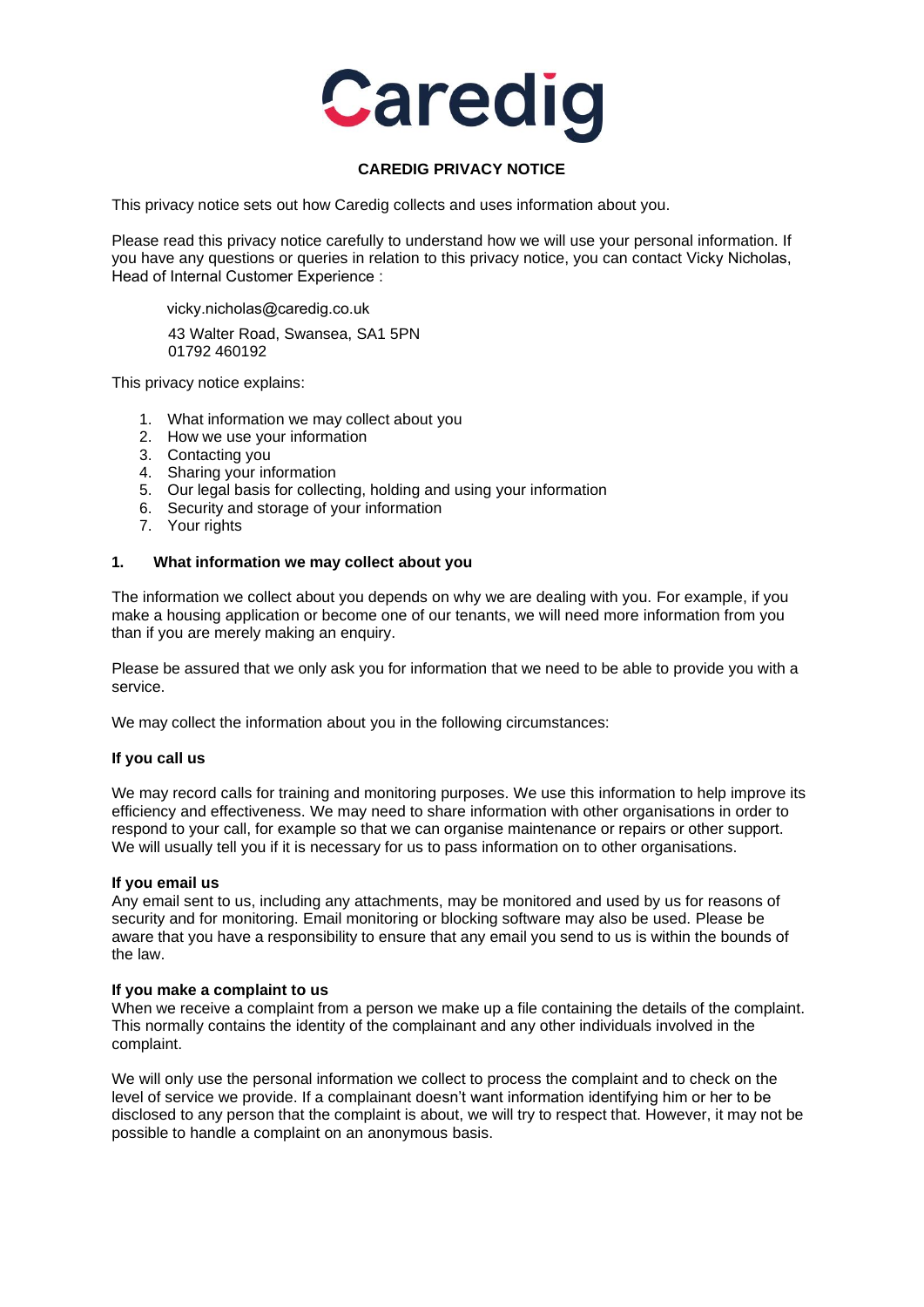Similarly, where enquiries are submitted to us we will only use the information supplied to us to deal with the enquiry and any subsequent issues and to check on the level of service we provide.

#### **If you use our services**

We hold the details of the people who request and use our services so that we can provide these services and for other closely related purposes. For example, we use information about our service users to develop and improve our services and to make sure we are delivering services to different groups fairly.

If you apply for housing or become a tenant, there is certain information that we require in order to process your application and manage your tenancy. If you do not provide us with this information, we will not be able to progress your application.

## **When you visit our websites**

We automatically collect certain information when you visit one of our websites. Please see our Cookies Policy on our website.

## **Information we receive from others**

We work closely with other organisations, such as local councils, police forces, voluntary sector organisations, other housing providers and our contractors, and we may receive information about you from them.

## **2. How we use your information**

We process your personal information primarily in connection with managing our housing services. If you are a tenant, this includes managing your tenancy and dealing with any applications, queries or complaints that you make.

Examples of how we use your information can include:

- to confirm your identity
- to assess your suitability to access any of our services
- to manage your tenancy
- to notify you about important changes to our services
- to let you know about other relevant services, both ours and those of other parties whose products and services we have agreed should be made available to you (see the section below on 'Contacting you' for more information about this)
- to update and correct our records
- to carry out statistical and market analyses, including benchmarking exercises, to enable us to understand you better and improve our services
- to develop, test and improve our systems
- to ensure that content of our website is presented in the most effective manner for you and for your computer
- to administer our website and for internal operations, including troubleshooting, data analysis, testing, research, statistical and survey purposes
- to improve our website to ensure that content is presented in the most effective manner for you and for your computer

We may combine information we receive from other sources with information you give to us for the purposes set out above (depending on the types of information we receive).

# **3. Contacting you**

We will use your contact information to send you important information [via letters, emails, text messages, or otherwise to telephone you]. We may record telephone calls for security and training purposes.

We may use the information we hold about you in order to provide you with information about our services which we feel may interest you.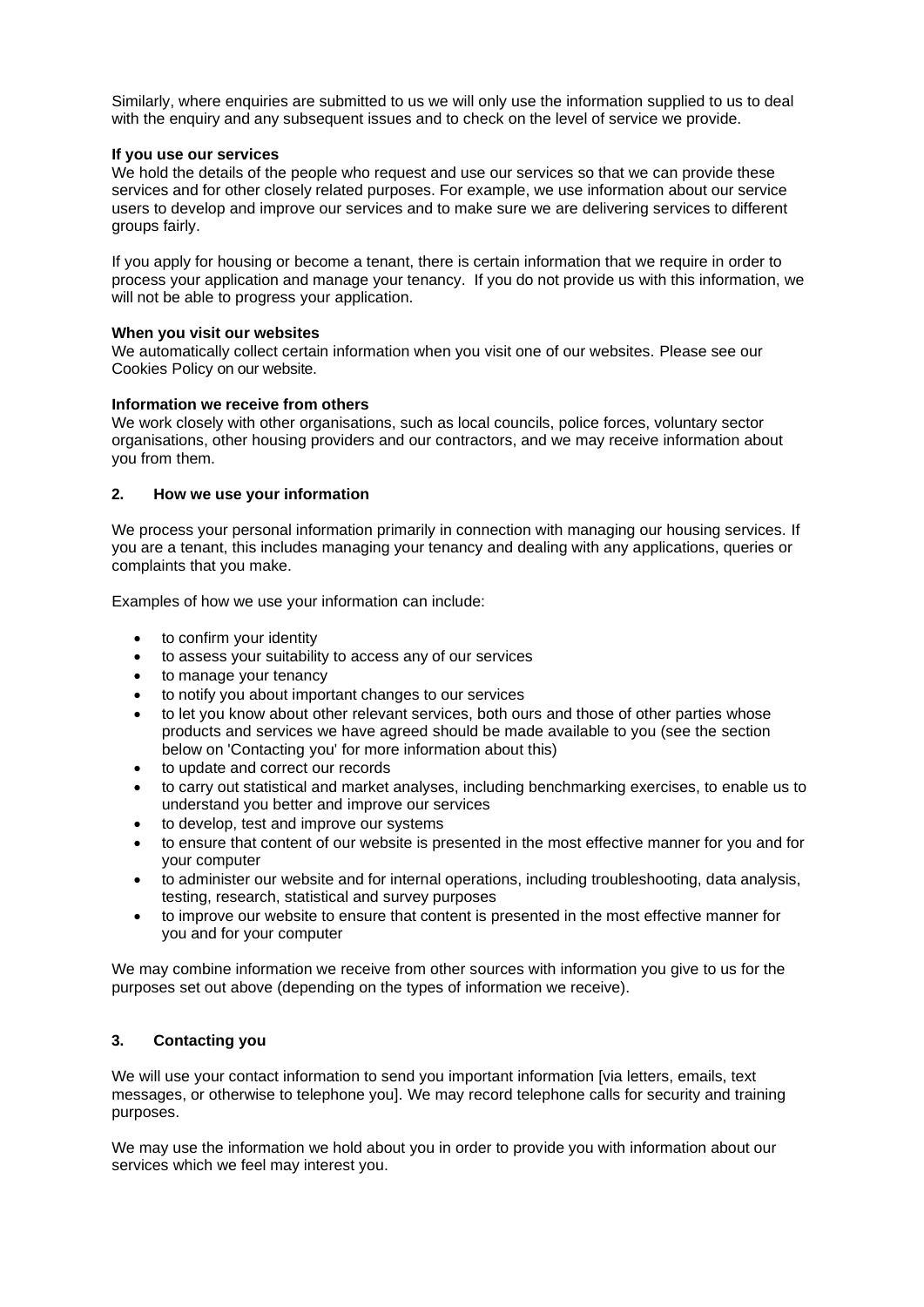We will only contact you by electronic means (e-mail or text) to provide you with a service. We will not use this information for marketing purposes.

# **4. Sharing your information**

We do not sell your information to any third party, but in certain limited circumstances we may disclose your personal information, but we will always talk to you before we share your information unless there is a legal reason why this is not possible, to:

- organisations we work with, such as:
	- o Contractors that undertake repairs in your home
	- o Care or support agencies that you may work with
	- o If we need to provide you with help and support with money matters
	- o Communication services that we use to text or email you
- certain other third parties in the following circumstances:
	- $\circ$  if we are under a duty to disclose or share your personal data in order to comply with any legal obligation;
	- o contractual requirements where we share with a commissioner as part of the reporting process;
	- o in order to enforce or apply our terms and conditions and other agreements;
	- o to protect the rights, property, or safety of Caredig, our customers, or others;
	- $\circ$  to investigate or prevent a crime. This includes exchanging information with other companies and organisations for the purposes of fraud protection and credit risk reduction, including utility companies;
	- o to obtain any professional advice; and/or
	- o with your consent.

## **5. Our legal basis for collecting, holding and using your information**

Data protection law sets out various lawful legal bases (or 'conditions') which allow us to collect, hold and use your personal information:

- Where you have entered into a contract or contracts with us, we may need to use your information to provide you with our services. An example of this is where you have a tenancy with us.
- Where we are under a legal obligation which requires us to process your personal information, for example a request from the Police.
- We will sometimes use your personal information based upon your consent. We will always tell you where this is the case and ask you to agree before we process your information.
- Finally, sometimes it is necessary to process your personal information for the purposes of our own legitimate interests. We will only do so where these interests are not overridden by the interests and fundamental rights or the freedoms of the individuals concerned.

Data protection law recognises certain "special categories" of personal information, which is information revealing racial or ethnic origin, political opinions, religious or philosophical beliefs, trade union membership, genetic information, biometric information for uniquely identifying a person, information concerning health, and information concerning a person's sex life or sexual orientation. Information about criminal offences and records is placed in a similar category.

These special categories of personal information are considered particularly sensitive and so we will only collect and use this information where we need to be able to provide you with a service. We refer to this as 'legitimate business purpose' and we take utmost care to keep your information safe.

# **6. Security and storage of your personal information**

The information about you that we collect will not be transferred to, and stored at, a destination outside the European Economic Area (**EEA**).

We will take all steps reasonably necessary to ensure that your data is treated securely and in accordance with this privacy policy.